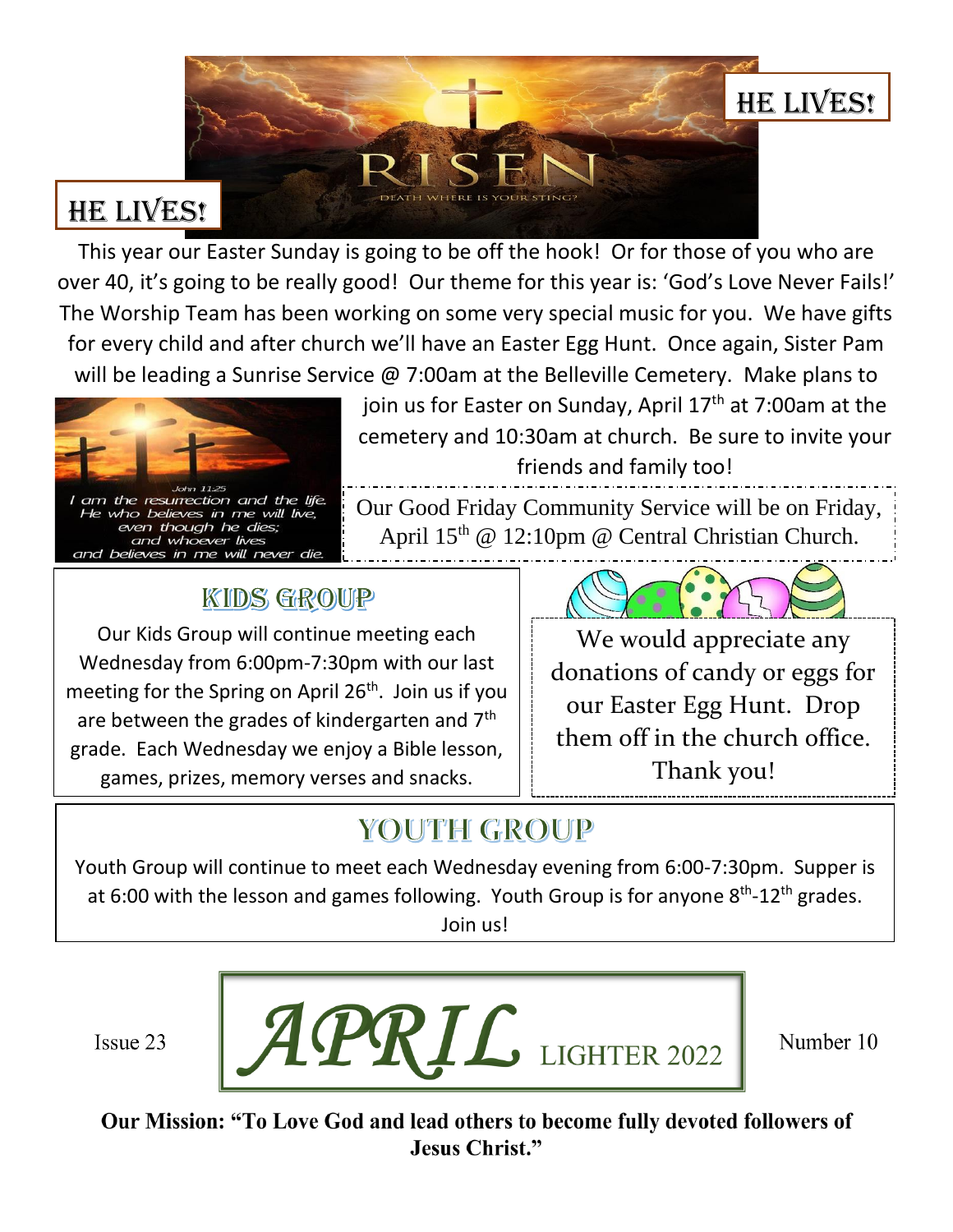**THE MOST IMPORTANT TIME OF OUR YEAR IS HAPPENING ON APRIL 24TH! On Sunday, April 24th after church we will have a pot luck meal. Then we will hold our Annual Local Church Conference where we elect new officers and determine a budget for the next year. You are highly encouraged to attend.** 

### **Pastor Mark's Minute:**

Our Search for Significance has been a wonderful study on how God loves us and how He sees us as valuable and important. My hope is that each of you have more clearly seen yourself as He does.

Here is your identity in Christ: "Because of Christ's redemption, I am a new creation of great worth. I am deeply loved, completely forgiven, fully pleasing, totally accepted by God, and absolutely complete in Christ. There has never been another person like me in the history of mankind, nor will there ever be. God has made me an original, one of a kind, really somebody!"

Remember the four lies of Satan and God's Four Laws of Truth?

The first lie of Satan: The Performance Trap / The Fear of Failure. I must meet certain standards to feel good about myself.

**God's Truth: I am completely forgiven by and fully pleasing to God. I no longer have to fear failure.** 

Satan's second lie: The Approval Addict / I must have the approval of certain others to feel good about myself.

**God's Truth: I am totally accepted by God. I no longer have to fear rejection.**

Satan's third lie: The Blame Game (Guilt) / Those who fail are unworthy of love and deserve to be punished.

**God's Truth: I am deeply loved by God. I no longer have to fear punishment or punish others.** 

Satan's final lie: Shame / I am what I am. I cannot change. I am hopeless.

**God's Truth: I have been made brand-new, complete in Christ. I no longer need to experience the pain of shame.** 

*You are forgiven! You are pleasing to God! You are accepted! You are deeply loved! You have been made brand new in Christ! You are significant!* 



We will be delivering Meals-on-Wheels the week of April  $4<sup>th</sup> - 8<sup>th</sup>$ . Contact Rita Goodwin to sign up to help.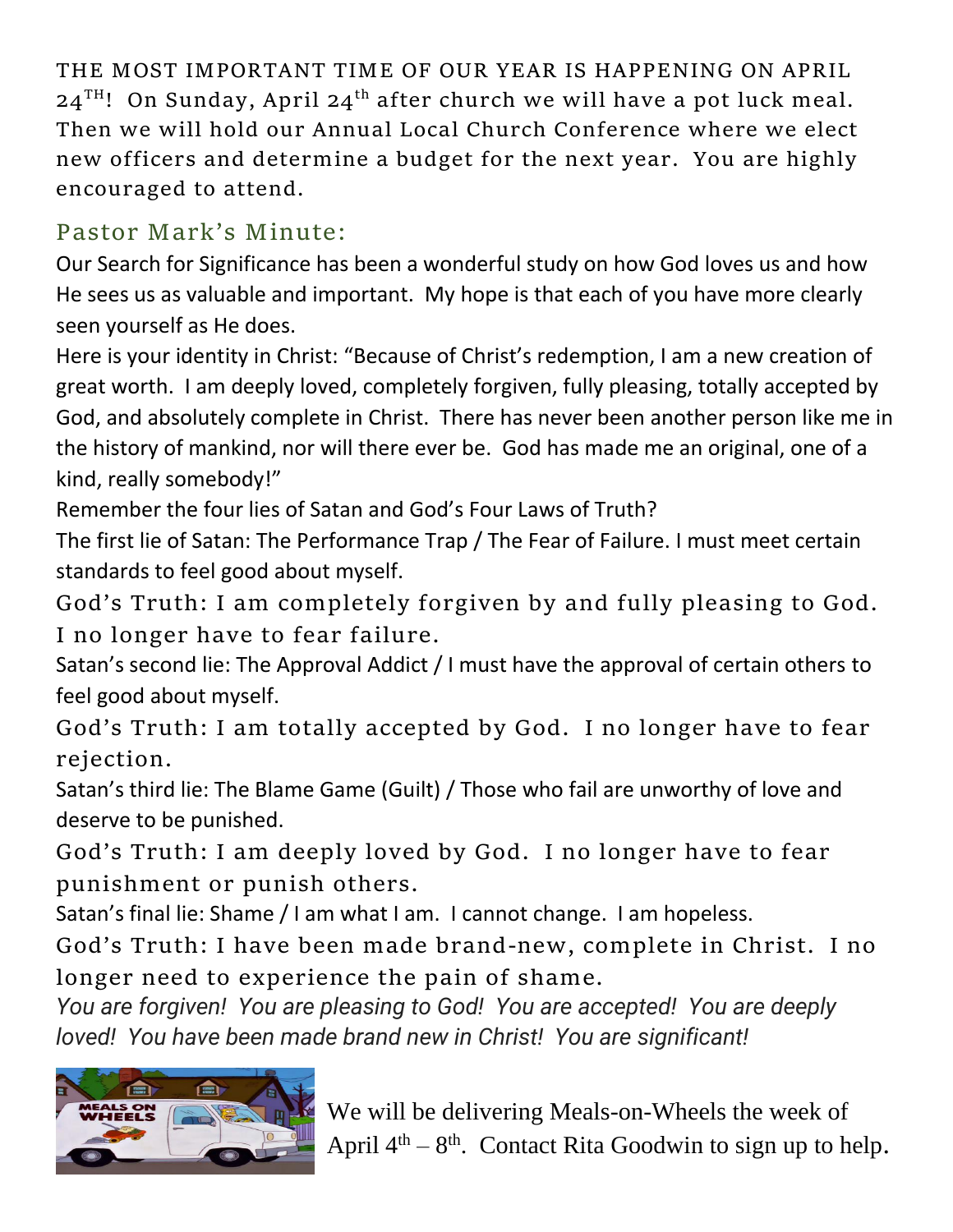#### **THE CRISIS IN UKRAINE**

Samaritan's Purse has established an Emergency Field Hospital on the outskirts of Lviv, in western Ukraine, to care for those suffering as war rages on. Our very first patient who arrived on March 14th was a woman named Marina from Malyn, a city west of Kyiv. She fell and injured her arm while escaping into a basement/bomb shelter. She suffered for nine days before arriving at our field hospital. She cried tears of relief as one of our doctors told her: "We can fix this for you."

The field hospital has two operating rooms, with capacity for 14 major surgeries or 30 minor surgeries per day. There are nearly 60 total inpatient beds, including four intensive care unit beds. The emergency room can handle 100 patients per day. The facility also has a pharmacy and its own water and sanitation system.

"God calls us to go into crisis areas to help those who are most vulnerable," said Franklin Graham, president of Samaritan's Purse. "

We received a video from one of our church partners, whose city was under bombardment night after night. Nevertheless, several children came to church on Sunday to study Bible lessons from The Greatest Journey. They were understandably scared that their hometown had become a battlefield, yet their faith remained strong. As children hid God's Word in their heart, they learned to trust Him during times of trial. "We know that the Lord has already won," Their teacher said.

Our DC-8 cargo plane airlifted our Disaster Assistance Response Team members—including doctors, nurses, and logistics and other personnel. After landing in Poland, the team and equipment were transported overland into the war-torn nation of Ukraine. An additional DC-8 flight on March 8 and a chartered 747 flight on March 10 brought more materials for the hospital. A March 17 DC-8 airlift carried medical supplies destined for Ukrainian hospitals. Samaritan's Purse is also operating a 24-hour medical clinic at a train station in Lviv. We are seeing dozens of patients a day at that location, which serves as a triage center and stabilization point.

In southern Ukraine, we opened an Emergency Outpatient Clinic on Friday to provide basic medical services and triage.

We are also providing hygiene kits, blankets, and other important items for refugee families and delivering food to local churches who are distributing it to fleeing Ukrainians.

"We want to meet the needs of these families in their darkest moments while pointing them to the light and hope of Jesus Christ."

Samaritan's Purse has a partner network of 3,200 churches inside Ukraine.

The United Nations reports that more than 2.5 million refugees, primarily women and children, have already left Ukraine seeking shelter in nearby countries. An additional 2 million are displaced within Ukraine.

#### **"Please join me in praying for the people of Ukraine and for this conflict to end quickly." - -**Franklin Graham

**BWC Family** - Your church board has already sent \$500.00 to Samaritan's Purse to help with the Ukrainian Refugees. If you would like to add to that total, just write 'Ukraine' on your gift and drop it in the offering boxes at the back of the sanctuary. Thank you!

\*This article has been adapted from Samaritan's Purse monthly newsletter.